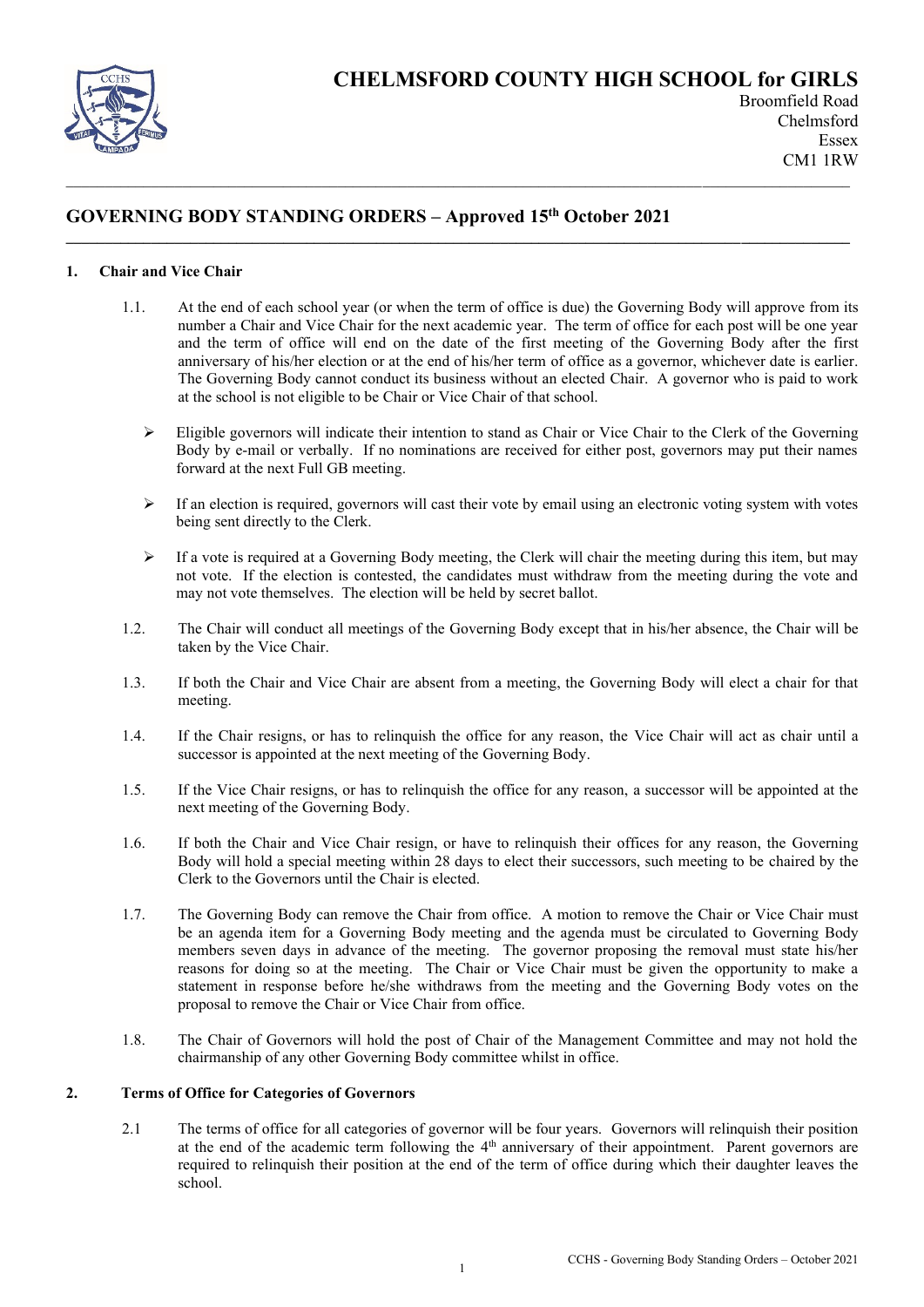2.2 The maximum number of consecutive terms of office is three, ie 12 years, unless continuation is approved by the Full Governing Body after a secret ballot.

## **3. Calendar of Meetings**

- 3.1. The Governing Body will meet at least three times a year, preferably termly.
- 3.2. The Governing Body will plan its Full Governing Body meetings and committee meetings on an annual basis at the final Summer Term Governing Body meeting of the preceding academic year. Committee meetings will normally be held before the Governing Body meeting each term so that committee business can be reported to the Governing Body. Working groups are convened as required.
- 3.3 Governing Body and committee meetings are usually held face-to-face at the School however, in exceptional circumstances, meetings may also be held remotely via teleconferencing or the internet with the permission of the relevant meeting chair.

## **4. Timing of Meetings**

- 4.1. Meetings will start at times which are acceptable to the Governing Body and will be limited to two hours duration, except in exceptional circumstances.
- 4.2. Where the business has not been completed within the agreed time, those governors present may resolve to continue the meeting in order to deal with the business notified on the agenda.
- 4.3. A meeting may be discontinued at any time if the Governing Body so resolves.

## **5. Quorum**

- 5.1. The quorum for any Governing Body meeting and vote must be one half (rounded up to a whole number) of the current membership of the Governing Body.
- 5.2. A meeting will not take place if it is inquorate or will be discontinued if it becomes inquorate.
- 5.3. If a meeting is inquorate or discontinued for any reason, any items remaining of the agenda will be placed on the agenda of a subsequent meeting.

# **6. Clerking**

- 6.1. The Governing Body must appoint a Clerk to the Governing Body and each of its committees. Governors, associate members and the Headteacher cannot be Clerk to the Governing Body. The Headteacher cannot be appointed as Clerk to a committee.
- 6.2. Full Governing Body meetings, statutory meetings and non-statutory committee meetings will be clerked by the appointed Clerk to the Governing Body.
- 6.3 If the Clerk does not attend a meeting the governors present at the meeting can appoint a member of the Governing Body or committee (but not the Headteacher) to act as clerk for that meeting.
- 6.4 The Governing Body can remove the Clerk from office by resolution at a Governing Body meeting.

## **7. Associate Members**

- 7.1 Governing bodies can benefit from being able to draw on expertise and experience from outside their formal governor membership. The Governing Body can appoint associate members to serve on one or more Governing Body committees and attend full Governing Body meetings.
- 7.2 Associate members are appointed as members of committees established by the Governing Body, or as members of the Governing Body and one or more of its committees. Associate members who are not members of the school staff are appointed for a period of one year and can be re-appointed at the end of their term of office. Associate members who are members of the school staff are appointed for the duration of their employment at the School. Associate members are not governors and they are not recorded in the Articles of Association.
- 7.3 Associate members do not have the right to vote at Governing Body meetings. The Governing Body can give limited voting rights to associate members on committees at the time of appointment.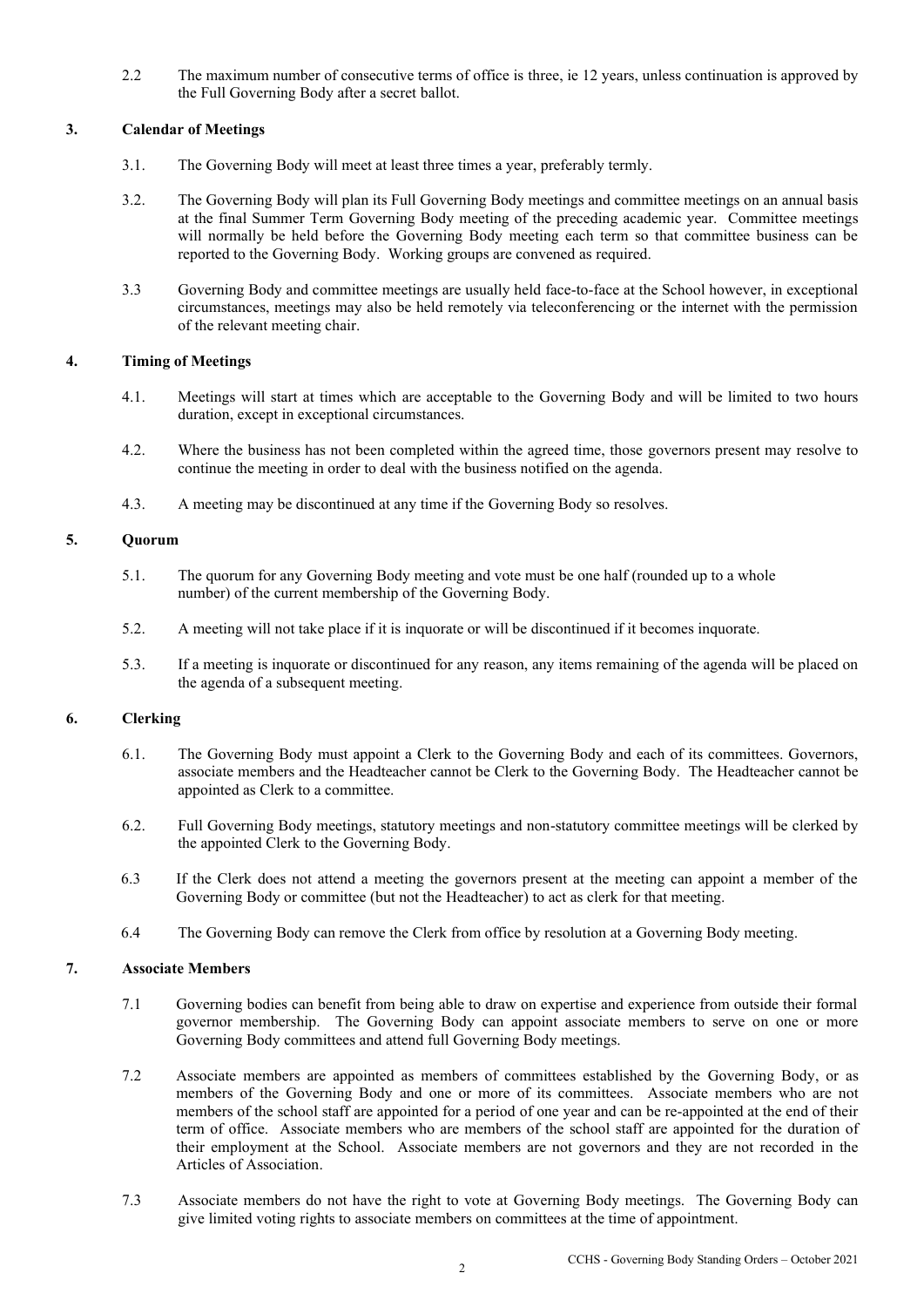### **8. Convening Meetings**

- 8.1. All meetings will be convened by the Clerk, in accordance with arrangements made by the Governing Body, but subject to:
	- a) any direction from the Chair where a matter is urgent
	- b) any requisition signed by three governors.

#### **9. Notice of Meetings**

- 9.1. Written notice of meetings, together with the agenda, will be sent to arrive seven clear days before the meeting, except where the Chair calls an urgent meeting at short notice, to the governors by e-mail or via the school, as per individual arrangement.
- 9.2. Non-receipt of notice of a meeting will not invalidate the meeting.
- 9.3. Notices of meetings and the accompanying agenda, will be made available at the School, at all reasonable times, for inspection by anyone wishing to see them.

# **10. Agenda**

- 10.1. The agenda will be organised by the Clerk in consultation with the Chair of Governors, the Headteacher and the chairs of the standing committees.
- 10.2 Any governor may place an item on the agenda by contacting the Clerk and with the agreement of the Chair and Headteacher.
- 10.3. Whenever possible, supporting papers which inform agenda items will be made available to governors to arrive seven clear days before the meeting with the agenda.

#### **11. Any Other Business**

11.1 Items to be raised under "Any Other Business" must be notified to the Chair and/or Clerk to Governors in advance of the meeting.

## **12. Attendance**

- 12.1. A record will be kept in the minutes of all persons attending a meeting of the Governing Body or any of its committees.
- 12.2. The time of arrival and/or departure of any governor not in attendance throughout any meeting will be recorded in the minutes.
- 12.3 Apologies for absence will be recorded (when submitted). The decision to accept or not to accept the apology will be recorded.

## **13. Minutes of Meetings**

- 13.1. The Clerk will ensure that minutes of meetings will be drawn up on consecutively numbered loose-leaf pages, each page initialed by the Chair signing them as a true record.
- 13.2. Any dissenting views will be recorded in the minutes of the meeting, if that is the wish of one or more governors present.
- 13.3. Action will be taken on the basis of decisions and need not await the approval of the minutes of the next meeting.
- 13.4. Within 14 days of the meeting, the draft minutes will be sent by the Clerk to the Chair for checking.
- 13.5. Copies of the approved draft minutes will be sent to all members of the Governing Body within 28 days of the meeting.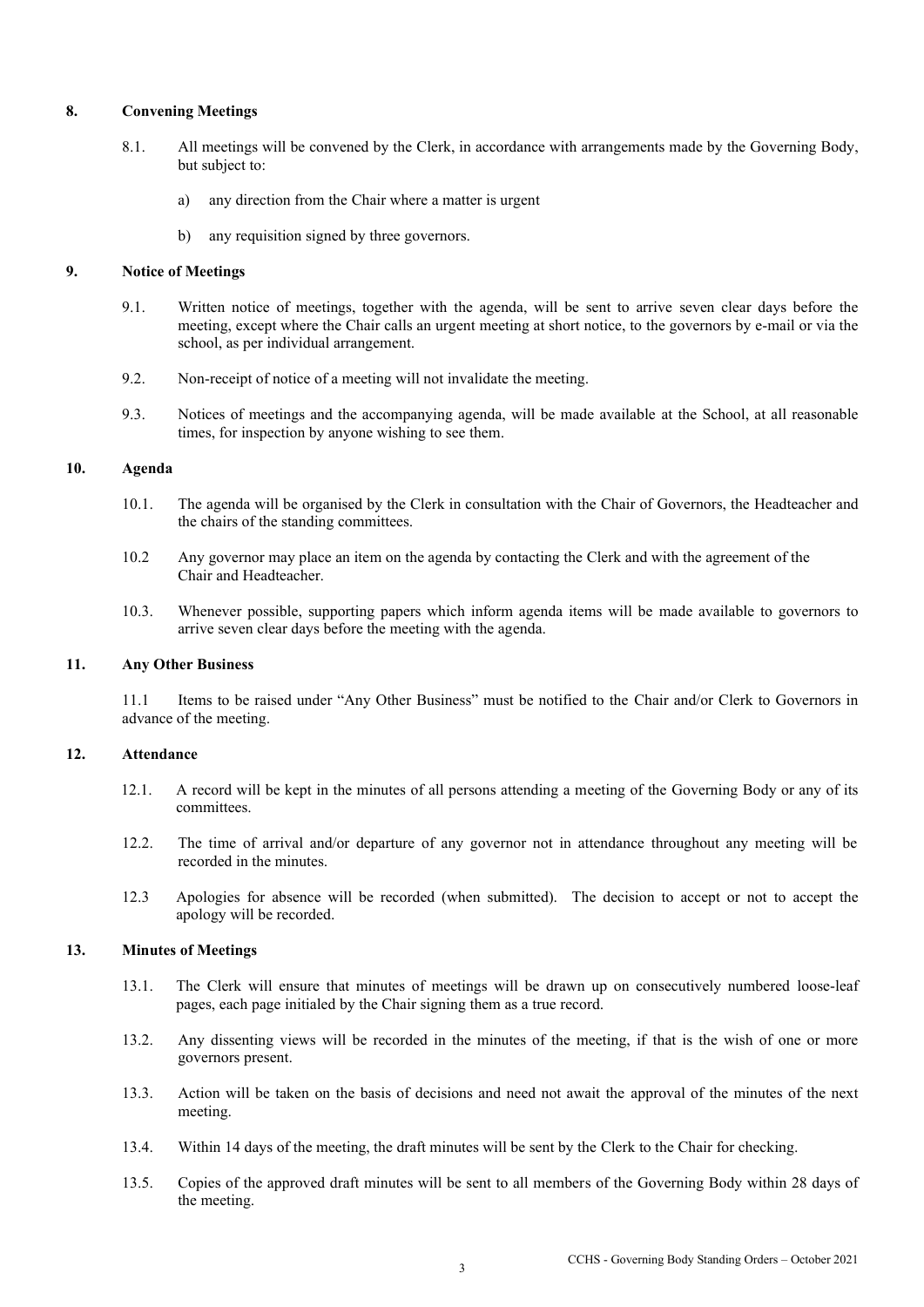- 13.6. The minutes of each meeting will be considered for approval or amendment at the next meeting and, once approved by the Governing Body as a true record, will be signed and dated by the Chair.
- 13.7. Those matters which the Governing Body determines shall remain confidential will be minuted separately and such minutes will not be made publicly available.
- 13.8. Approved draft minutes, and subsequently the approved minutes, will be made available at the School, at all reasonable times, for inspection by anyone wishing to see them.

#### **14. Correspondence**

14.1. All incoming correspondence, excluding any concerning a complaint, is for the attention of the whole Governing Body. Significant items will be presented to each meeting of the Governing Body, including any upon which the Chair has already taken urgent action, so that the need for, and the nature of, any action may be decided or confirmed.

#### **15. Information and Advice**

- 15.1. The Headteacher has a statutory duty to keep the Governing Body fully informed, and will present a written report to each termly meeting of the Governing Body.
- 15.2. Where important information required by the Governing Body is given orally, it will be recorded in the minutes in appropriate detail.
- 15.3. Where information required by the Governing Body is not readily available, reasonable time will be given for its production.
- 15.4. Where expertise is needed but not available within the Governing Body, the Governing Body may consider co-opting an appropriate non-governor.

#### **16. Discussion and Debate**

- 16.1 The Chair will ensure that meetings are run effectively, focusing on priorities and making the best use of time available, and ensuring that all members have an equal opportunity to participate in discussion and decision making.
- 16.2. The Governing Body will receive, and may debate at the discretion of the Chair, decisions on matters which it has delegated to a committee or individual. Decisions will be recorded in the minutes.
- 16.3. Recommendations received from working groups will be recorded in the minutes, together with any related Governing Body resolution.

## **17. Decision Making**

- 17.1. Members of the Governing Body recognise that all decisions must be made by the Governing Body unless an individual or a committee has been delegated to deal with a specific issue.
- 17.2. Decisions will be made by a simple majority of those governors present and when voting, by show of hands unless any one governor, or more, requires a secret ballot.
- 17.3. If there is a tied vote at the end of a discussion, the Chair may vote a second time to determine the issue.
- 17.4. A decision of the Governing Body is binding on all its members.
- 17.5. Decisions of the Governing Body may only be amended or rescinded at a subsequent meeting of the Governing Body when the proposal to amend or rescind appears as a specific agenda item.
- 17.6 When circumstances require it, decisions may be made by Governor email approval, organized and recorded by the Clerk and subject to the receipt of full explanatory information or relevant documentation. All email approvals will be formally ratified by the relevant committee at the next available meeting.

# **18. Urgent action**

18.1. The Chair, or in his/her absence the Vice Chair, has the authority to take urgent action between meetings when: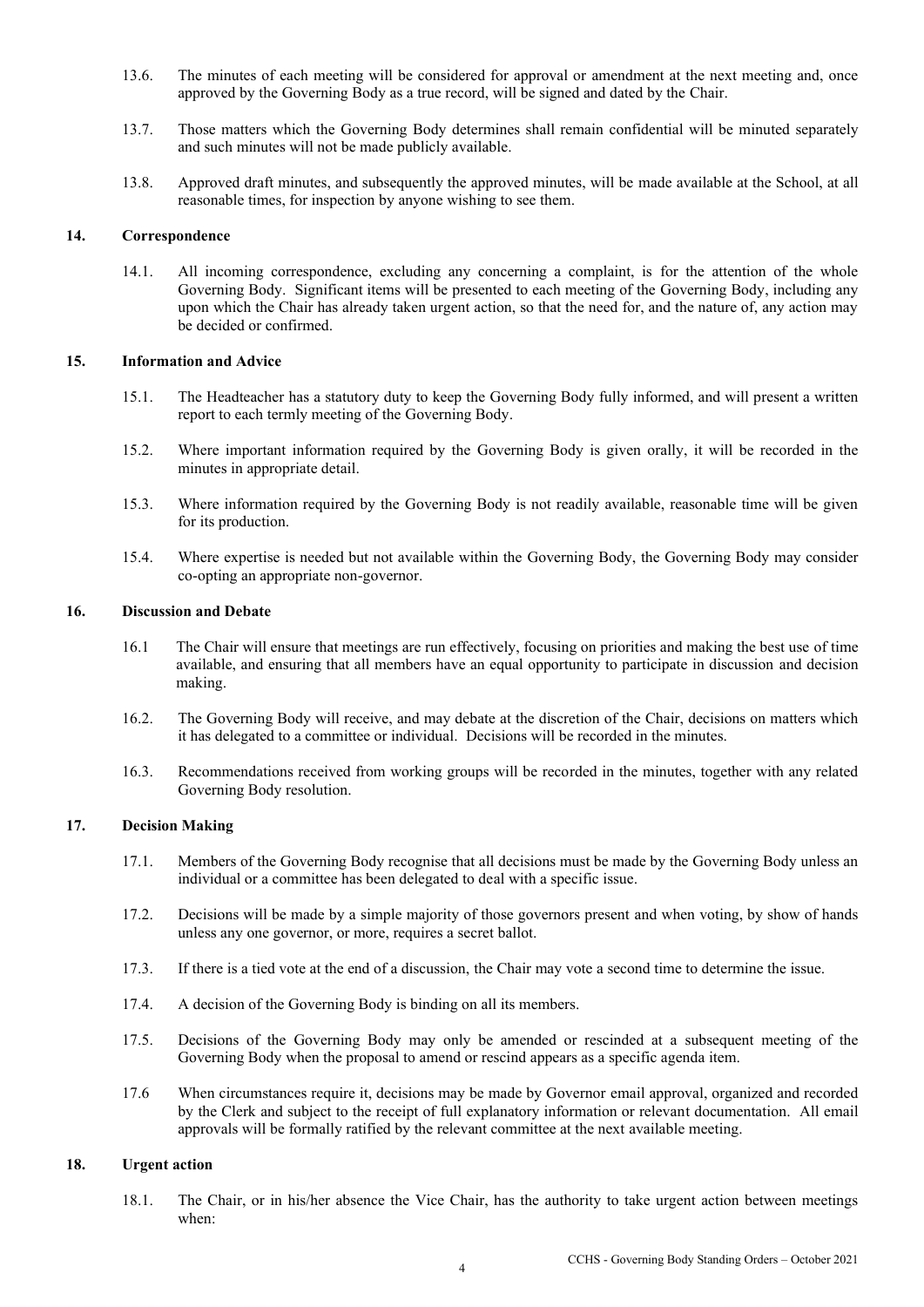- a. A delay in dealing with the matter would be seriously detrimental to a pupil, her parents, or a member of staff, and
- b. A meeting could not be called in sufficient time to deal with the matter.
- 18.2. If any urgent action is taken by the Chair between meetings, the facts will be reported to the next meeting of the Governing Body.

#### **19. Public Statements**

19.1. Public statements will be made only by the Headteacher or Chair of Governors.

#### **20. Access to Meetings of the Governing Body**

- 20.1 Governors, the Headteacher, associate members and the Clerk have the right to attend Governing Body meetings. Associate members may be excluded from any part of a meeting when an item concerns an individual member of staff or pupil.
- 20.2. The Governing Body will decide who, other than a governor, the Headteacher or the Clerk, may be admitted to a meeting and which of its meetings, if any, will be open to parents/the public.
- 20.3. If a meeting is to be opened to parents/the public, reasonable notice will be given.

## **21. Pecuniary and Personal Interest**

- 21.1. The Governing Body will maintain a register of the business interests of its members in the form of consecutively numbered loose leaf sheets, each sheet being a statement completed and signed by the relevant governor, and as a composite register with the agreement of the governors. All business interests will be published on the School web site.
- 21.2. Governors will report any personal business or other personal interest plus those of any close family members, whether that interest has previously been registered or not.
- 21.3. A governor must withdraw from a meeting, if he/she (or a close relative or partner):
	- ➢ stands to gain financially from a matter under consideration.
	- ➢ has a personal interest in a matter under consideration.
	- $\triangleright$  is a relative of a pupil, a parent or an employee being discussed.
	- $\triangleright$  is a School employee, other than the Headteacher, and the pay or performance of School employees is under discussion.
	- $\triangleright$  is the Headteacher and the pay or performance of the Headteacher is under discussion.
- 21.4. When a committee is considering:
	- a) disciplinary action against an employee or against a pupil
	- b) a matter arising from an alleged incident involving a pupil

A governor who has declared a personal interest may attend the meeting to give evidence if he/she has made relevant accusations, or is a witness in the case.

#### **22. Suspension of Governors**

- 22.1 In certain prescribed circumstances the Governing Body can decide to suspend a governor for a period of up to six months. The Governing Body can only suspend a governor if one or more of the following grounds apply:
	- a) the governor is paid to work in the school and is the subject of disciplinary proceedings in relation to his/her employment; or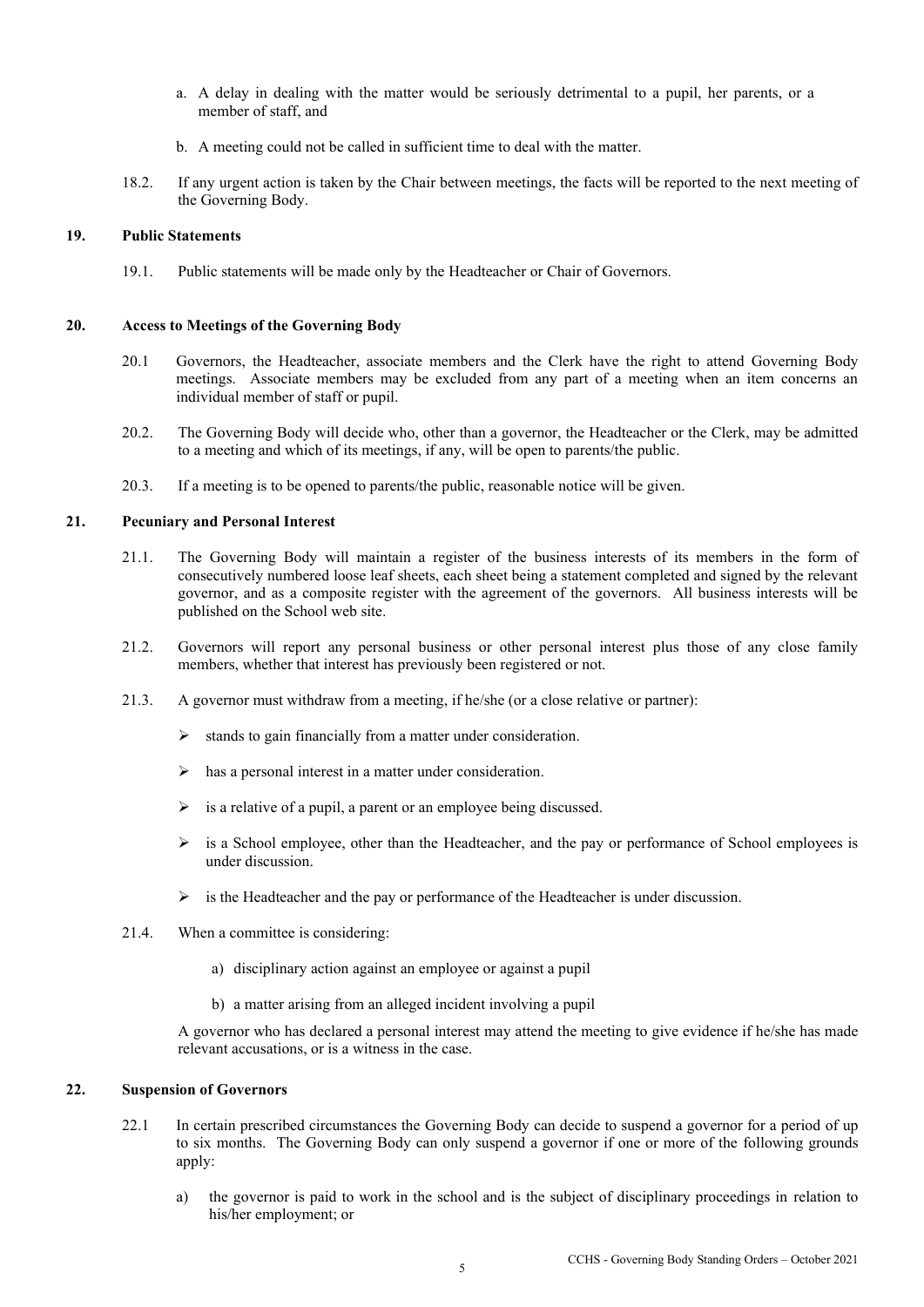- b) the governor is the subject of any court or tribunal proceedings, the outcome of which may be that he/she is disqualified from continuing to hold office as a governor under Schedule 6 of the Constitution Regulations; or
- c) the governor has acted in a way that is inconsistent with the School's ethos and has brought or is likely to bring the School or the Governing Body or his/her office into disrepute; or
- d) the governor is in breach of his duty of confidentiality to the School or the staff or to the pupils.
- 22.2 A Governing Body can vote to suspend a governor on any of the above grounds, but it is recommended that suspension is only used as a last resort.
- 22.3 Any motion to suspend must be specified as an agenda item of a meeting for which at least seven days' notice must be given. Before the Governing Body votes to suspend a governor, the governor proposing their suspension must give their reasons for proposing the suspension. The governor who is proposed for the suspension must be given the opportunity to respond before he/she withdraws from the meeting and a vote is taken.
- 22.4 A governor who is suspended must be given notice of any meetings and must be sent agendas, reports and papers for any meetings during their suspension.

#### **23. Complaints and Staff Discipline**

- 23.1. The Governing Body will establish procedures for dealing with general complaints and will abide by the LA's curriculum complaints arrangements.
- 23.2. The Governing Body will establish procedures for dealing with staff disciplinary matters and staff grievances.

#### **24. Delegation of Functions**

- 24.1 A Governing Body can delegate any of its statutory functions to a committee, a governor or to the Headteacher, subject to prescribed restrictions. The Governing Body must review the delegation of functions annually. The Governing Body will remain accountable for any decisions taken, including those relating to functions delegated to a committee or an individual. The Governing Body stresses that no action may be taken by an individual governor unless authority to do so has been delegated formally by resolution of the Governing Body.
- 24.2. In order to ensure that the most efficient use of time and resources, and in some cases to ensure absolute propriety, the Governing Body will, where it is proper and appropriate to do so:
	- $\triangleright$  delegate work to committees with the power to make decisions on behalf of the Governing Body.
	- $\triangleright$  delegate work to individual members of the Governing Body and/or the Headteacher, if not a governor.
	- $\triangleright$  set up working groups to provide information and/or make recommendations to the Governing Body.

#### **25. Committees**

- 25.1. Committees, if any, will have delegated authority to make decisions on behalf of the Governing Body strictly in accordance with the terms of delegation.
- 25.2. When establishing committees the Governing Body, in addition to ensuring that at least three governors (not including the Headteacher) are appointed to each, will:
	- $\triangleright$  determine the membership and the method of appointing the Chair;
	- ➢ establish and record terms of reference;
	- $\triangleright$  allow the committees to determine their own timetables within given limits;
	- $\triangleright$  determine procedures for reporting back;
	- review the need for, and the membership of committees annually.